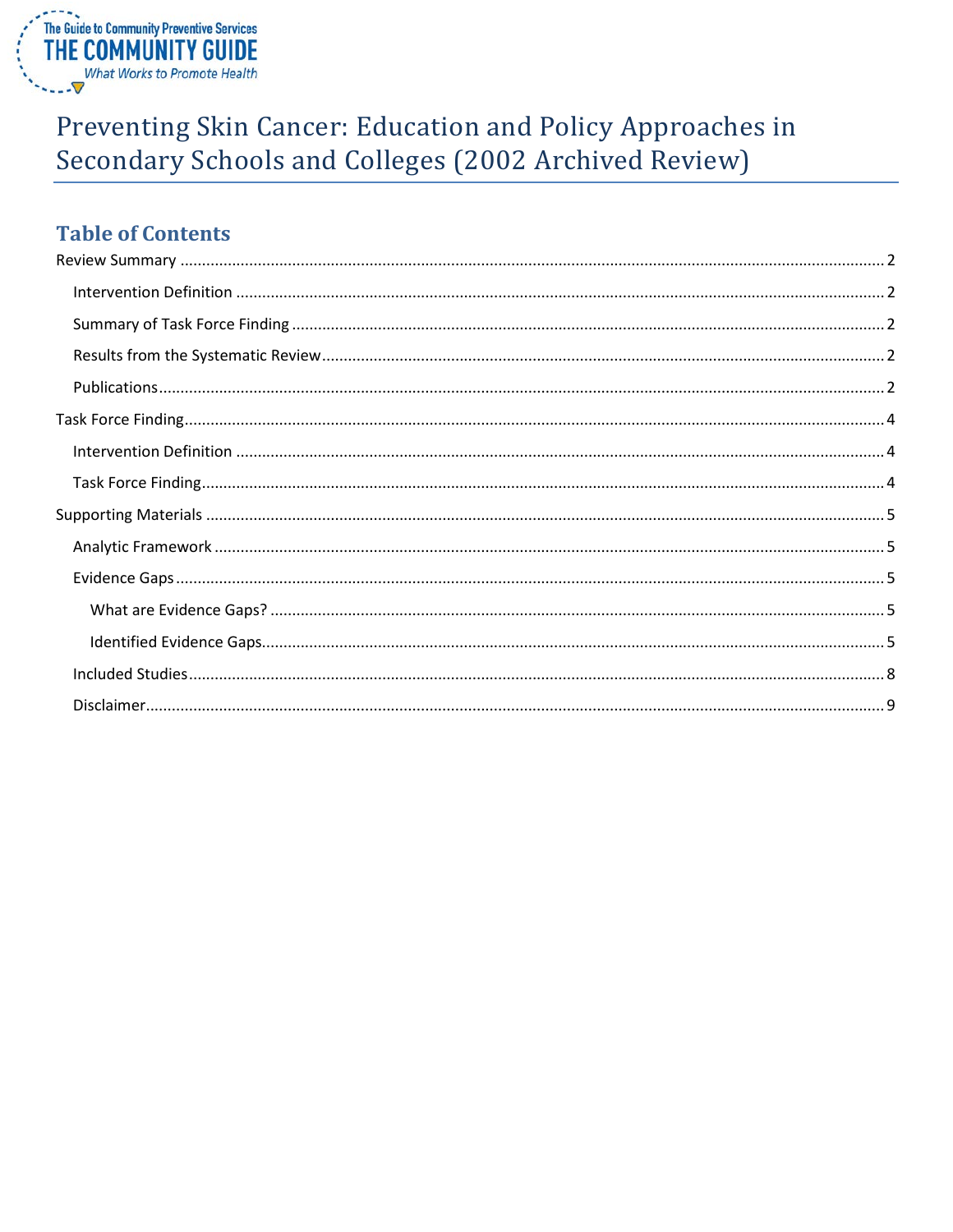

## **Review Summary**

### <span id="page-1-1"></span><span id="page-1-0"></span>**Intervention Definition**

Educational and policy approaches in secondary schools and colleges are designed to decrease sunburns and increase sun-protective knowledge, attitudes, and intentions, and affect behaviors among adolescents and young adults. Interventions may include classroom teaching combined with:

- Interactive and home-based activities
- Internet-based activities
- Small media (e.g., brochures, fact sheets)
- Provision of sunscreen samples
- Extra class credit
- Cash incentives

### <span id="page-1-2"></span>**Summary of Task Force Finding**

The Community Preventive Services Task Force finds insufficient evidence to determine the effectiveness of interventions in secondary schools or colleges to reduce adverse health effects or to change behavior related to UV exposure.

Evidence was considered insufficient because of (1) limitations in the design and execution of available studies, (2) small numbers of admissible studies, (3) variability in interventions and evaluated outcomes, and (4) short follow-up times.

### <span id="page-1-3"></span>**Results from the Systematic Review**

Thirteen studies qualified for the review.

- Studies were inconsistent in the interventions examined and outcomes measured.
- Results for change in knowledge (9 studies), beliefs (7 studies), and intentions (7 studies) were inconsistent.

These results are based on a systematic review of all available studies led by scientists from CDC's Division of Cancer Prevention and Control with input from a team of specialists in systematic review methods and experts in research, practice and policy related to preventing skin cancer.

#### <span id="page-1-4"></span>**Publications**

CDC. [Preventing skin cancer. Findings of the Task Force on Community Preventive Services on reducing exposure to](http://www.cdc.gov/mmwr/preview/mmwrhtml/rr5215a1.htm)  [ultraviolet light](http://www.cdc.gov/mmwr/preview/mmwrhtml/rr5215a1.htm) [www.cdc.gov/mmwr/preview/mmwrhtml/rr5215a1.htm]. *MMWR* 2003;52(RR-15):1–12.

Saraiya M, Glanz K, Briss PA, et al. [Interventions to prevent skin cancer by reducing exposure to ultraviolet](http://www.thecommunityguide.org/cancer/skin/ca-skin-AJPM-evrev-reduce-exposure.pdf) radiation: a [systematic review](http://www.thecommunityguide.org/cancer/skin/ca-skin-AJPM-evrev-reduce-exposure.pdf) [www.thecommunityguide.org/cancer/skin/ca-skin-AJPM-evrev-reduce-exposure.pdf]. *Am J Prev Med* 2004;27(5):422-66.

Task Force on Community Preventive Services. [Recommendations to prevent skin cancer by reducing exposure to](http://www.thecommunityguide.org/cancer/skin/ca-skin-AJPM-recs-reduce-exposure.pdf)  [ultraviolet radiation](http://www.thecommunityguide.org/cancer/skin/ca-skin-AJPM-recs-reduce-exposure.pdf) [www.thecommunityguide.org/cancer/skin/ca-skin-AJPM-recs-reduce-exposure.pdf]. *Am J Prev Med* 2004;27(5):467-70.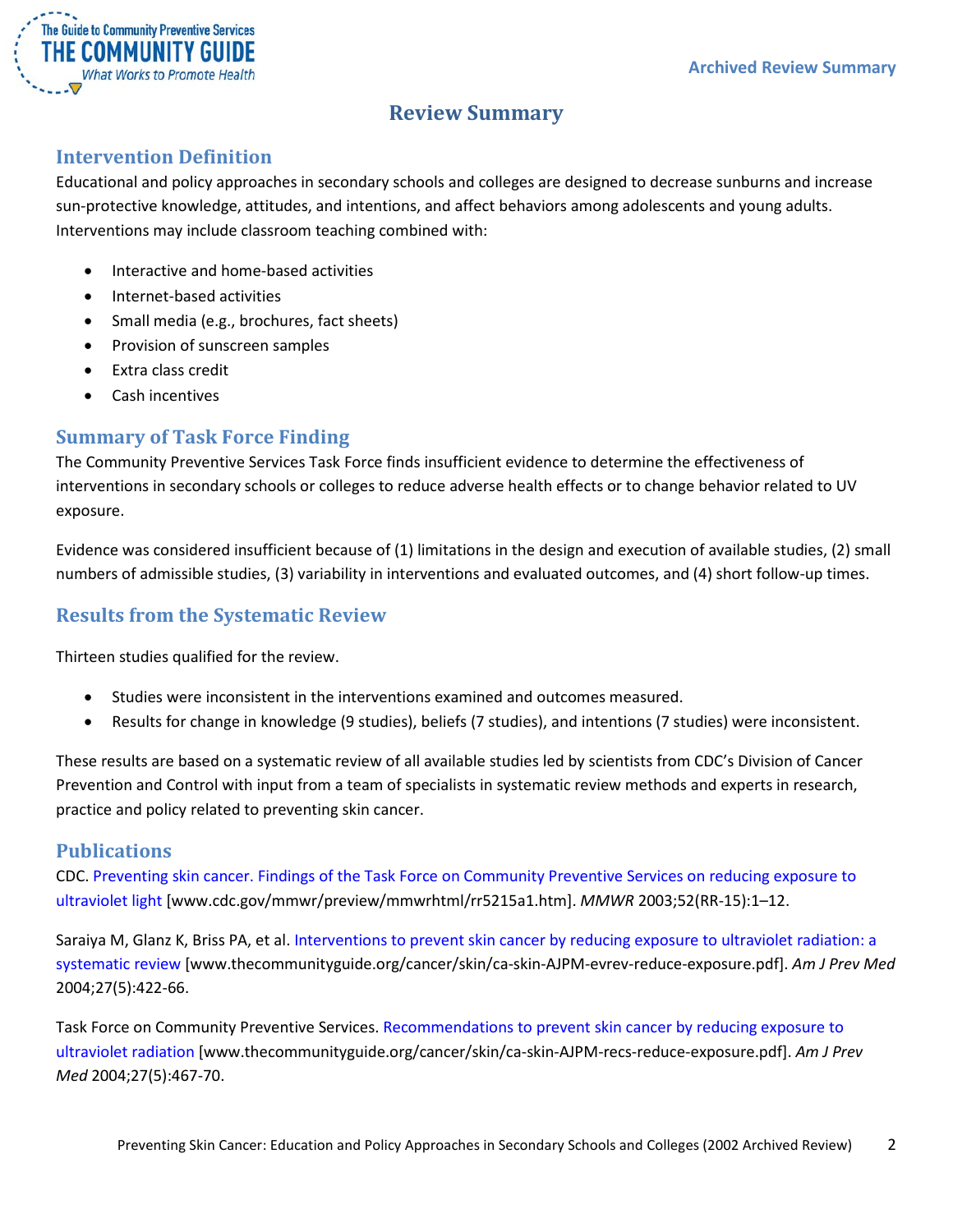#### **Archived Review Summary**



Task Force on Community Preventive Services. [Cancer](http://www.thecommunityguide.org/cancer/Cancer.pdf) [www.thecommunityguide.org/cancer/Cancer.pdf]. In: Zaza S, Briss PA, Harris KW, eds. *The Guide to Community Preventive Services: What Works to Promote Health?* Atlanta (GA): Oxford University Press;2005:143-87 (Out of Print).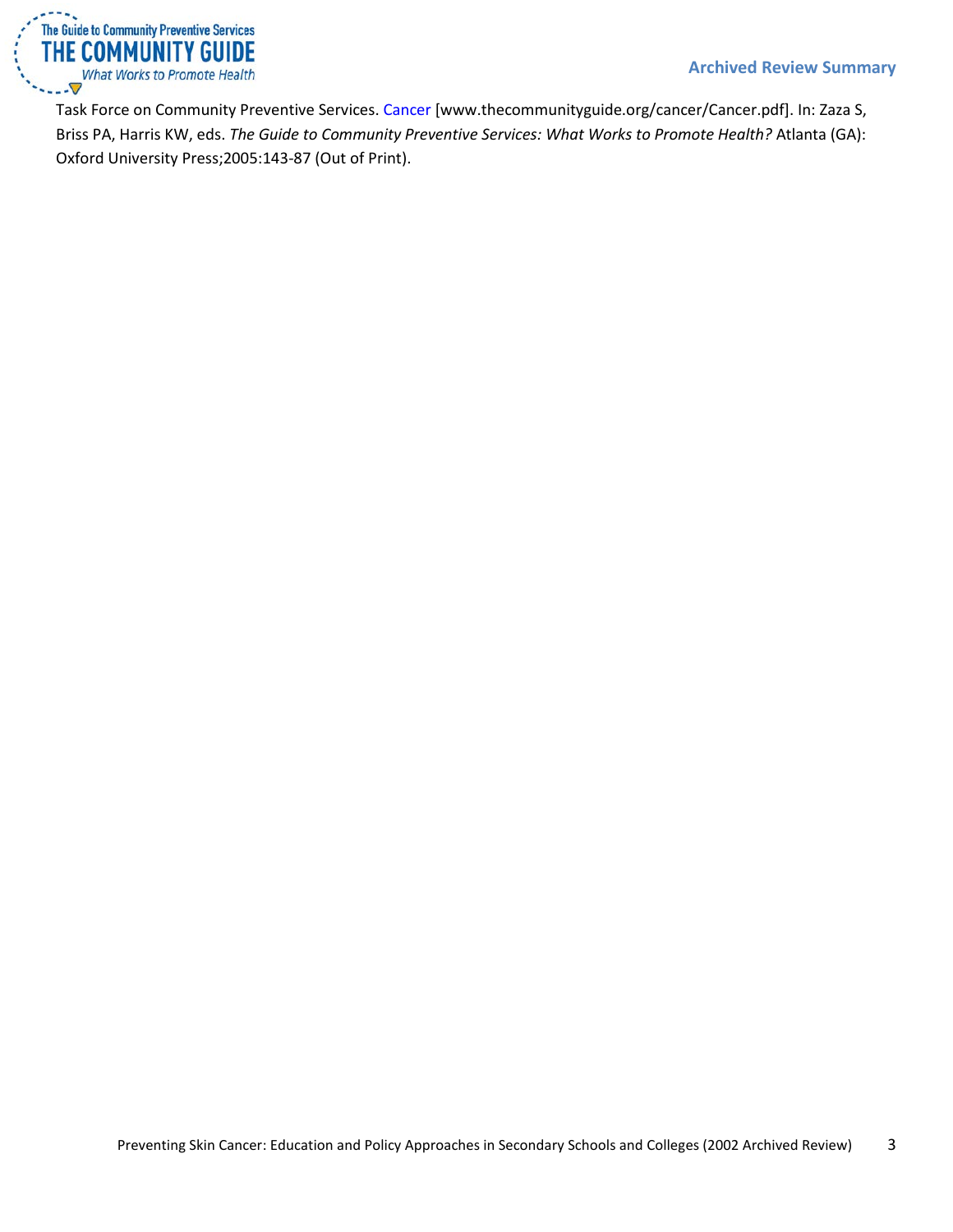<span id="page-3-0"></span>

### **Task Force Finding**

### <span id="page-3-1"></span>**Intervention Definition**

Interventions in secondary schools and colleges target adolescents and young adults. These interventions are important because young people in these age groups are likely to be exposed to more UV radiation than younger children who are in the care of parents and other caretakers. However, health educators face a unique challenge in working with this population, which is experiencing changes in attitudes and social norms that may be associated with increased high-risk health behavior.

### <span id="page-3-2"></span>**Task Force Finding (February 2002)\***

The Task Force found that evidence was insufficient to determine the effectiveness of interventions in secondary schools or colleges to reduce adverse health effects or to change behavior related to UV exposure. Evidence was considered insufficient because of (1) limitations in the design and execution of available studies, (2) small numbers of admissible studies, (3) variability in interventions and evaluated outcomes, and (4) short follow-up times.

\*From the following publication:

Task Force on Community Preventive Services. [Recommendations to prevent skin cancer by reducing exposure to](http://www.thecommunityguide.org/cancer/skin/ca-skin-AJPM-recs-reduce-exposure.pdf)  [ultraviolet radiation](http://www.thecommunityguide.org/cancer/skin/ca-skin-AJPM-recs-reduce-exposure.pdf) [www.thecommunityguide.org/cancer/skin/ca-skin-AJPM-recs-reduce-exposure.pdf]. *Am J Prev Med* 2004;27(5):467-70.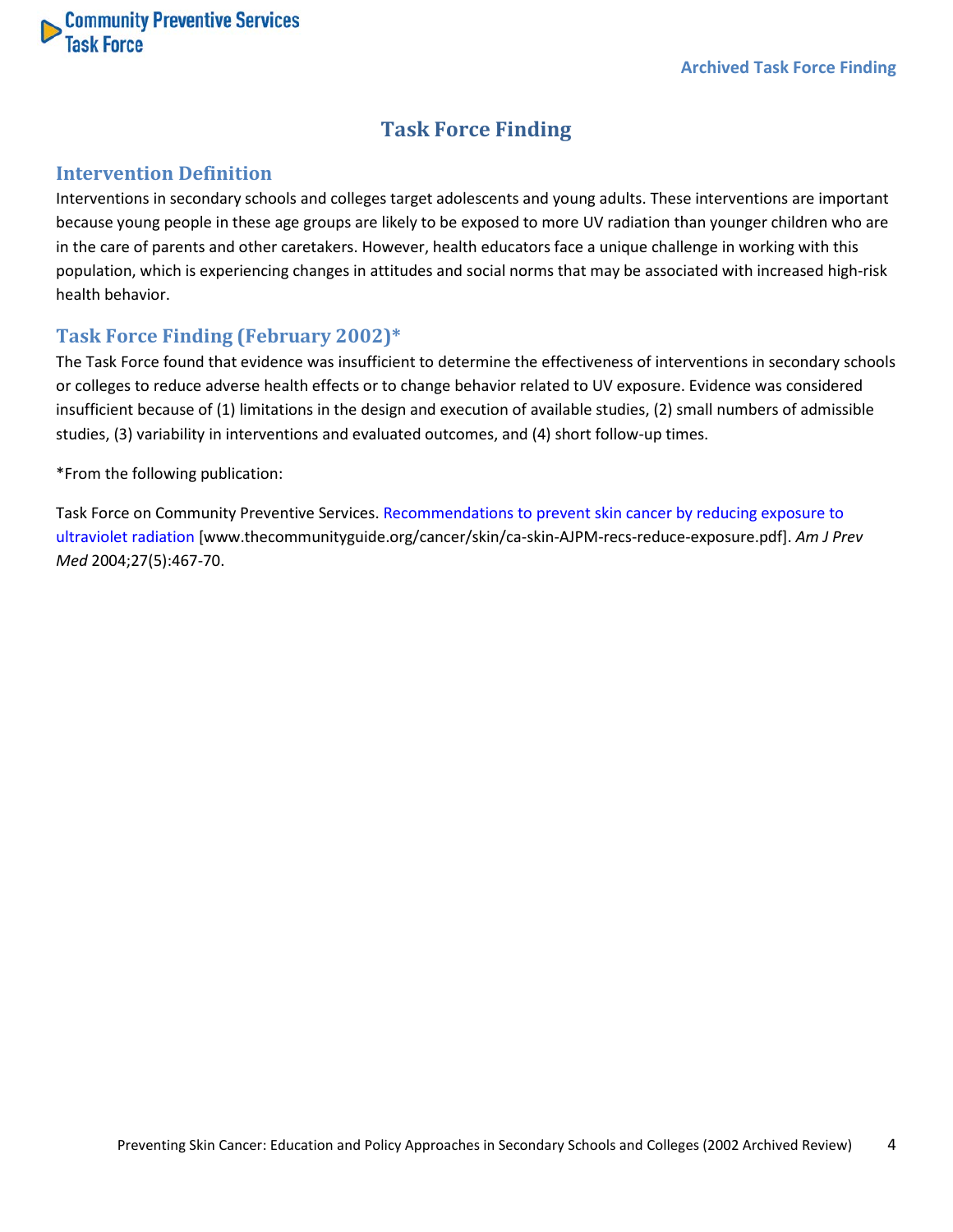

## **Supporting Materials**

### <span id="page-4-1"></span><span id="page-4-0"></span>**Analytic Framework**

### **A Conceptual Approach to Prevention of Skin Cancer through Interventions to Reduce UV Light**



\*Improvements in sunscreen use alone would not result in a recommendation outcome (see full MMWR report)

### <span id="page-4-2"></span>**Evidence Gaps**

#### <span id="page-4-3"></span>**What are Evidence Gaps?**

Each Community Preventive Services Task Force (Task Force) review identifies critical evidence gaps—areas where information is lacking. Evidence gaps can exist whether or not a recommendation is made. In cases when the Task Force finds insufficient evidence to determine whether an intervention strategy works, evidence gaps encourage researchers and program evaluators to conduct more effectiveness studies. When the Task Force recommends an intervention, evidence gaps highlight missing information that would help users determine if the intervention could meet their particular needs. For example, evidence may be needed to determine where the intervention will work, with which populations, how much it will cost to implement, whether it will provide adequate return on investment, or how users should structure or deliver the intervention to ensure effectiveness. Finally, evidence may be missing for outcomes different from those on which the Task Force recommendation is based.

### <span id="page-4-4"></span>**Identified Evidence Gaps**

#### *Design and Analysis Considerations*

• All of the designs included in this review have important strengths and weaknesses.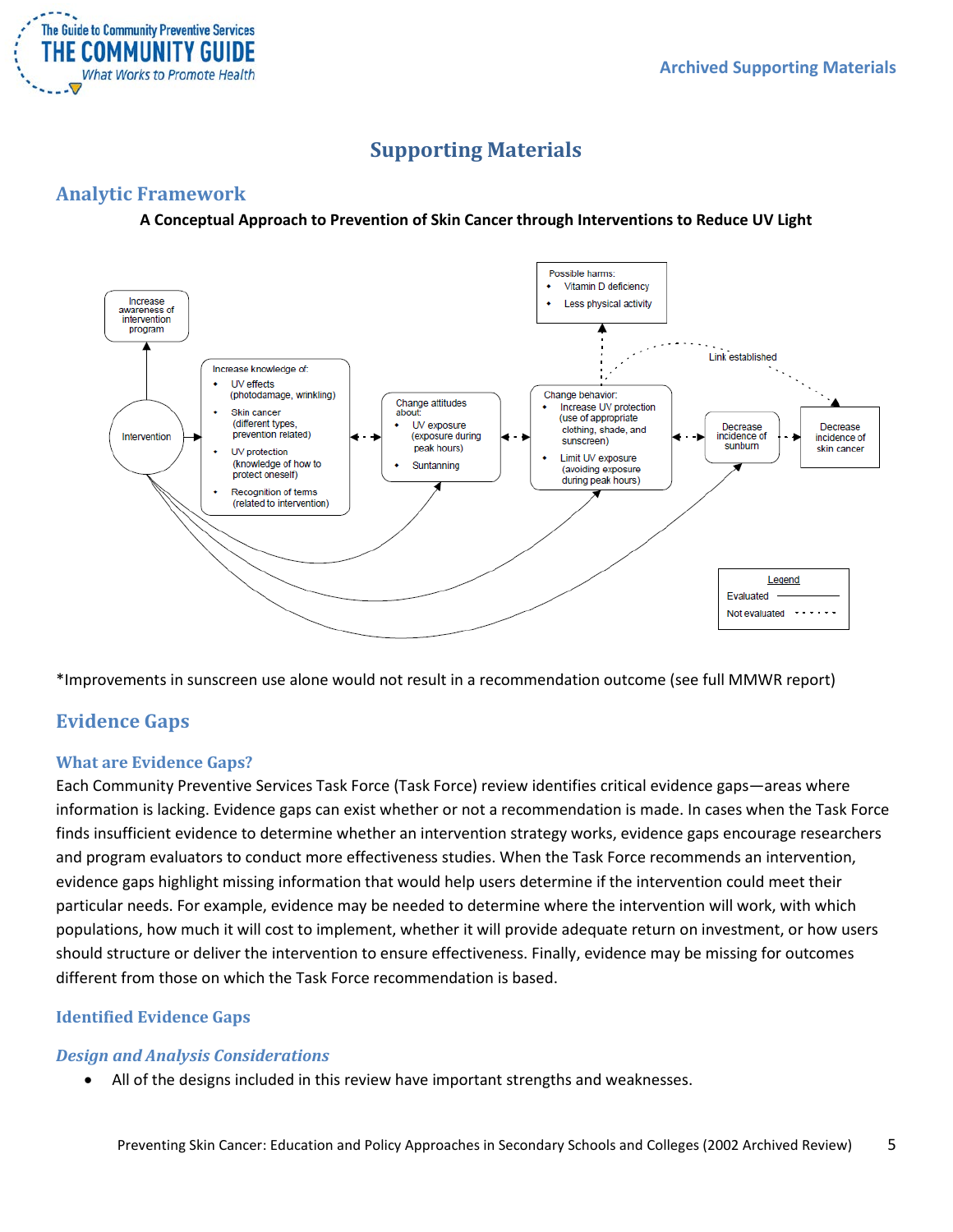

- Additional diverse approaches are worth pursuing, in terms of study design and execution, and with attention both to internal and external validity.
- Consistently rigorous analytic methods are needed, and future studies should control for relevant confounders, such as risk levels and weather conditions.

### *Description of Target Population and Context*

- Several reports in this area of research did not contain basic descriptions of the intervention or population.
- In many instances, the distribution of the population by race and ethnicity or sun sensitivity was not described.
- Many of the settings could have been better described.
- Better descriptions are needed of annual UV exposure in the places in which studies were conducted.
- Better descriptions of these important issues would help assess the likely applicability of the findings or explain any variability of effects.

### *Description of Intervention*

- It was difficult to disentangle what specific intervention components were, or how much emphasis there was on primary prevention (versus early detection) or on promoting use of sunscreen versus on covering-up or sunavoidance behaviors.
- Further information is needed on which attributes of the interventions contribute most to intervention effectiveness or ineffectiveness (e.g., do policy components or education components contribute more to intervention effectiveness; what are the central "active ingredients" in complex interventions).
- Describing intervention characteristics in greater detail might also help practitioners replicate successes.

### *Duration of Interventions and Length of Follow up*

• Given the seasonality of sun-protective behaviors and the importance of encouraging habitual as opposed to short-term behavior change, a longer follow-up is crucial.

### *Intervention Quality*

- An encouraging trend can be seen in increasing use of formative research and pre-testing of interventions before they are implemented.
- Mediating factors deserve greater attention and need to be correlated with behavior changes. To date, few studies in this area of research have reported on both mediating factors and behavioral or health outcomes.
- A need also exists to develop measures of the effects of environmental and policy change strategies. Few interventions addressed policy or environmental changes and in those that did, the effects of the policy or environmental components could not be disentangled from other aspects of the intervention.

### *Measurement of Exposure*

- Few studies reported process evaluation data, which can help to assess how much of the intervention was actually implemented.
- Improvement in this area would be helpful, especially for interventions of longer duration and increased complexity.

#### *Measurement of Outcomes*

• More behavioral and health outcomes need to be examined.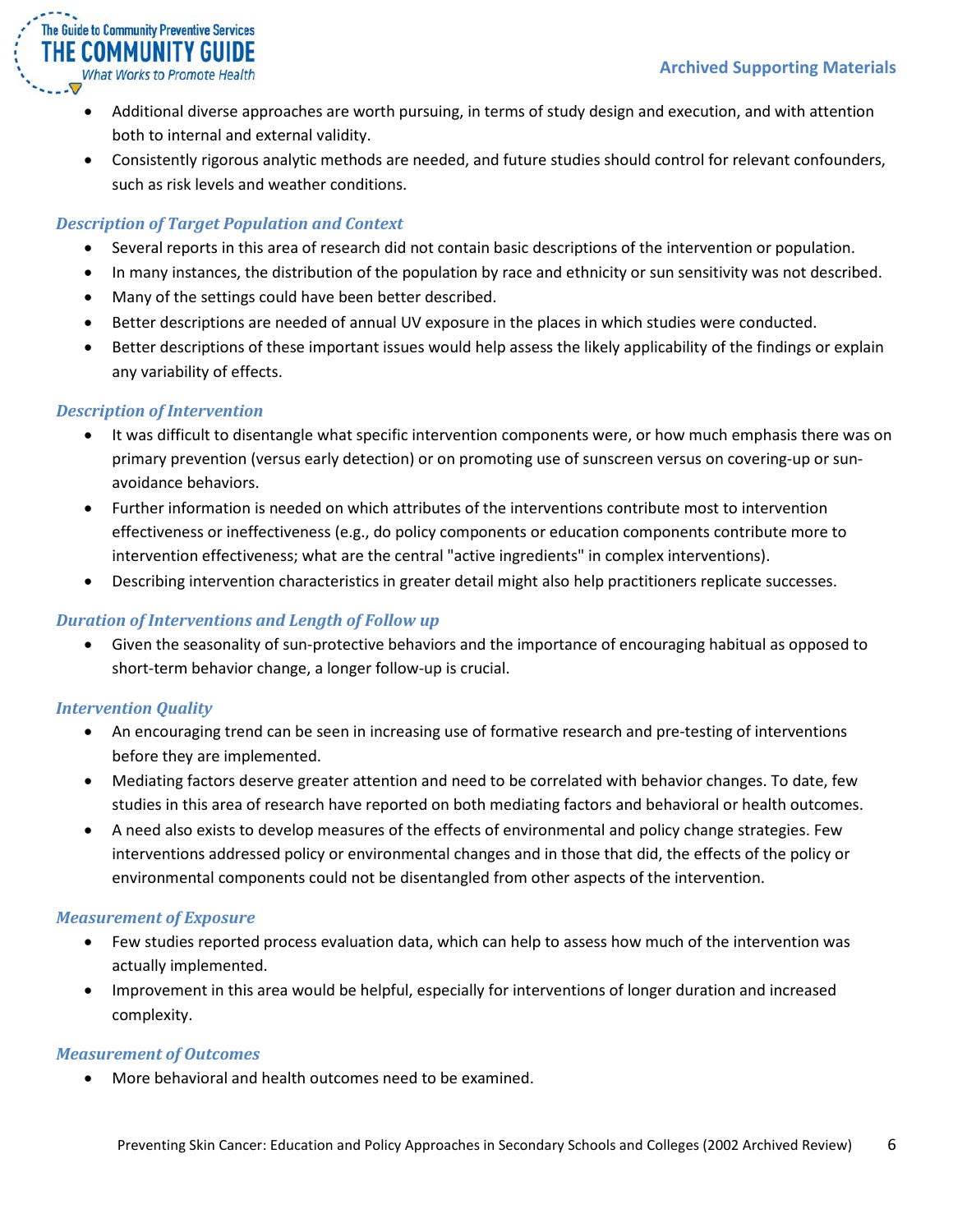

- o Given recent concerns about the adequacy of sunscreen as a sole protective strategy, additional behavioral and health outcomes should also be measured.
- o Outcomes need to be similar to evaluate effectiveness.
- o Measurement of specific sun-protective behaviors is important.
- o More interventions with a greater focus on covering up and sun- avoidance, and a decreased emphasis on sunscreen use are needed.
- Given recent research findings on the effectiveness of sunscreens, more detailed research on sunscreen use is needed.
	- o Are higher SPF sunscreens being used?
	- o Does sunscreen use extend the amount of time out in the sun?
- How do different sun-protective behaviors interact (e.g., does seeking shade make wearing sunscreen or a hat unnecessary)?
- Further work is needed to increase consistency between at least a core set of behavior change measures that can be used to compare and contrast study results.

### *Research Needs and Work in Progress*

The field of behavior change for skin cancer prevention has progressed significantly, but important areas for further advancement exist. As outlined above, these include design, measurement, better description of interventions, development of a better understanding of how environmental and policy interventions work, and studies in multiethnic populations. The use of new communication technology and international collaborations can make significant contributions in these areas. The team hopes that the availability of systematic reviews that identify both progress to date and the remaining gaps will help to reduce the gaps in available research.

- **Specific Research Issues.** Although most of the evidence gaps described above were general and could explain why most setting specific categories did not produce sufficient evidence to determine effectiveness, a few research issues were specific to the setting or target group.
- **Interventions for Secondary Schools.** More studies are needed to examine sun-protective behaviors of adolescents and young adults, and to determine what kind of approach might work best in this population, especially given the low baseline prevalence of sun-protective behaviors.
- **Interventions in Occupational Settings.** Studies that target the most common outdoor occupational workers mail carriers, agricultural workers, landscapers, horticulturists, foresters, construction workers, telephone line workers, commercial fishery workers, land surveyors and mappers, oil field workers, amusement park attendants, and athletes—are needed.
- **Interventions in Healthcare Settings.** Almost all studies in this category examined the counseling behavior of the provider and not the patient. More studies that examine the behavioral or health outcome of the end user—the patient—are needed. In this small subset of studies, the provider was most often a physician or a physician-intraining, but studies examining the role of the nonphysician provider would help identify whether counseling skills to change behavior might be better suited for providers with the time and skills, such as a nurse or a health educator. Additionally, more studies are needed to examine healthcare system studies oriented directly to patients.
- **Interventions for Parents and Caregivers.** Studies are needed to examine the effect of interventions on nonparental caregivers, as it is becoming increasingly common for children to be cared for by nonparental caregivers while both parents are at work outside the home.

Preventing Skin Cancer: Education and Policy Approaches in Secondary Schools and Colleges (2002 Archived Review) 7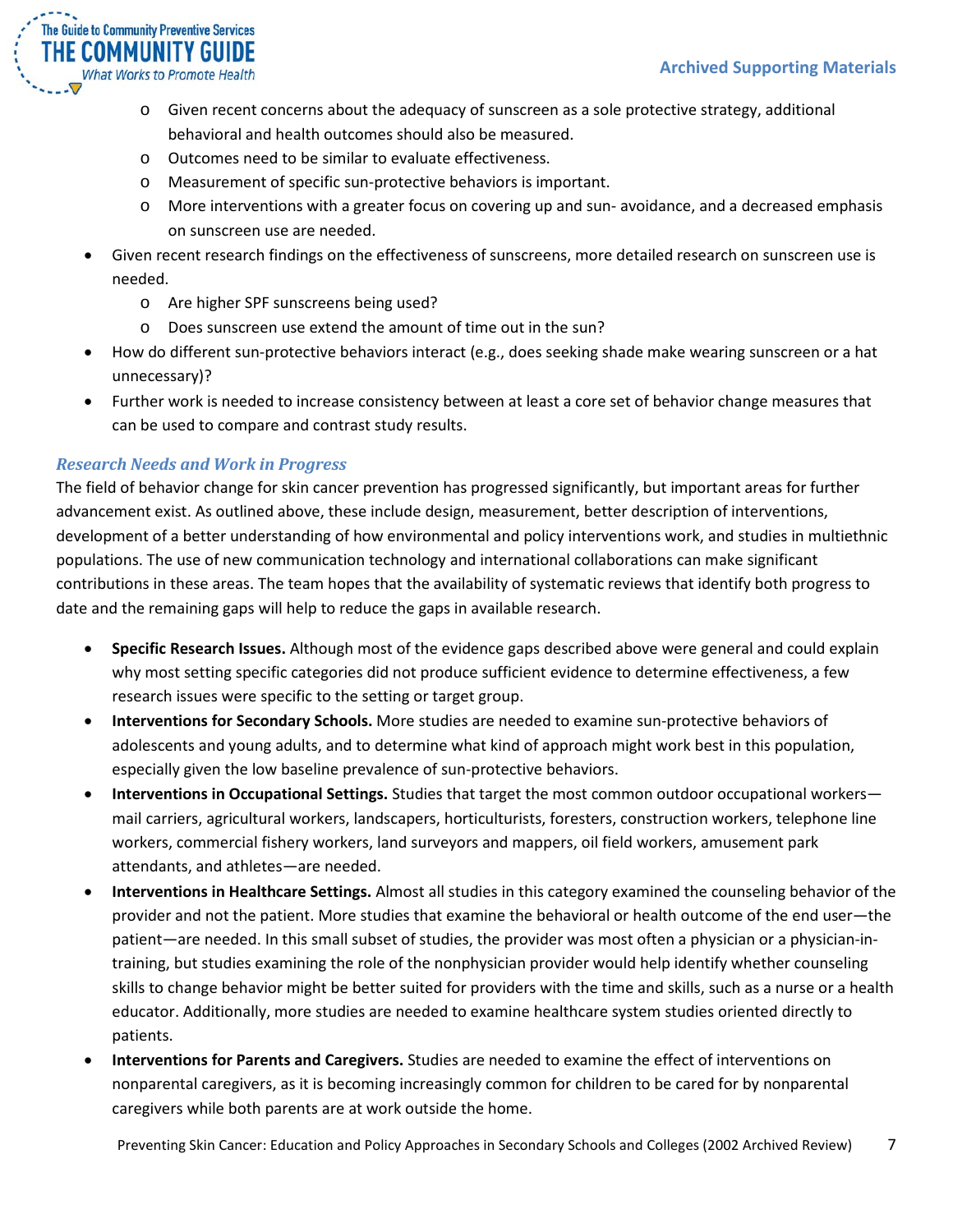

• **Interventions in Multicomponent Community Settings.** Approaches to better define the "active ingredients" (i.e., the most important components that contribute to the success of these interventions) would be helpful, as would determining the applicability of these interventions to the U.S. population.

### <span id="page-7-0"></span>**Included Studies**

Bernharndt J. Tailoring Messages and Design in a Web-based Skin cancer prevention intervention. *International Electronic Journal of Health Education* 2001;4:290-7.

Cody R, Lee C. Behaviors, beliefs, and intentions in skin cancer prevention. *Journal of Behavioral Medicine* 1990;13(4):373-89.

Jones JL, Leary MR. Effect of appearance-based admonitions against sun exposure on tanning intentions in young adults. *Health Psychology* 1994;13(1):86-90.

Kamin CS, O'Neill PN, Ahearn MJ. Developing and evaluating a cancer prevention teaching module for secondary education: Project SAFETY (Sun Awareness for Educating Today's Youth). *Journal of Cancer Education* 1993;8(4):313-8.

Katz RC, Jernigan S. Brief report: an empirically derived educational program for detecting and preventing skin cancer. *Journal of Behavioral Medicine* 1991;14(4):421-8.

Lowe JB, Balanda KP, Stanton WR, Gillespie AM. Evaluation of a Three -Year School-Based Intervention to Increase Adolescent Sun Protection. *Health Education and Behaviour* 1999;26(3):396-408.

Mahler HI, M, Fitzpatrick B, Parker P, Lapin A. The relative effects of a health-based versus an appearance-based intervention designed to increase sunscreen use. *American Journal of Health Promotion* 1997;11(6):426-9.

Mermelstein RJ, Riesenberg LA. Changing knowledge and attitudes about skin cancer risk factors in adolescents. *Health Psychology* 1992;11(6):371-6.

Mickler TJ, Rodrigue JR, Lescano CM. A comparison of three methods of teaching skin self-examinations. *Journal of Clinical Psychology in Medical Settings* 1999;6(3):273-86.

Prentice-Dunn SJJL&FDL. Persuasive appeals and the reduction of skin cancer risk: The roles of appearance concern, perceived benefits of a tan, and efficacy information. *Journal of Applied Social Psychology* 1997;27(12):1041-7.

Rothman AJ, Salovey P, Antone C, Keough K. The influence of message framing on intentions to perform health behaviors. *Journal of Experimental Social Psychology* 1993;29(5):408-33.

Schofield MJ, Edwards K, Pearce R. Effectiveness of two strategies for dissemination of sun-protection policy in New South Wales primary and secondary schools. *Australian & New Zealand Journal of Public Health* 1997;21(7):743-50.

Stephenson MT, Witte K. Fear, threat, and perceptions of efficacy from frightening skin cancer messages. *Public Health Reviews* 1998;26(2):147-74.